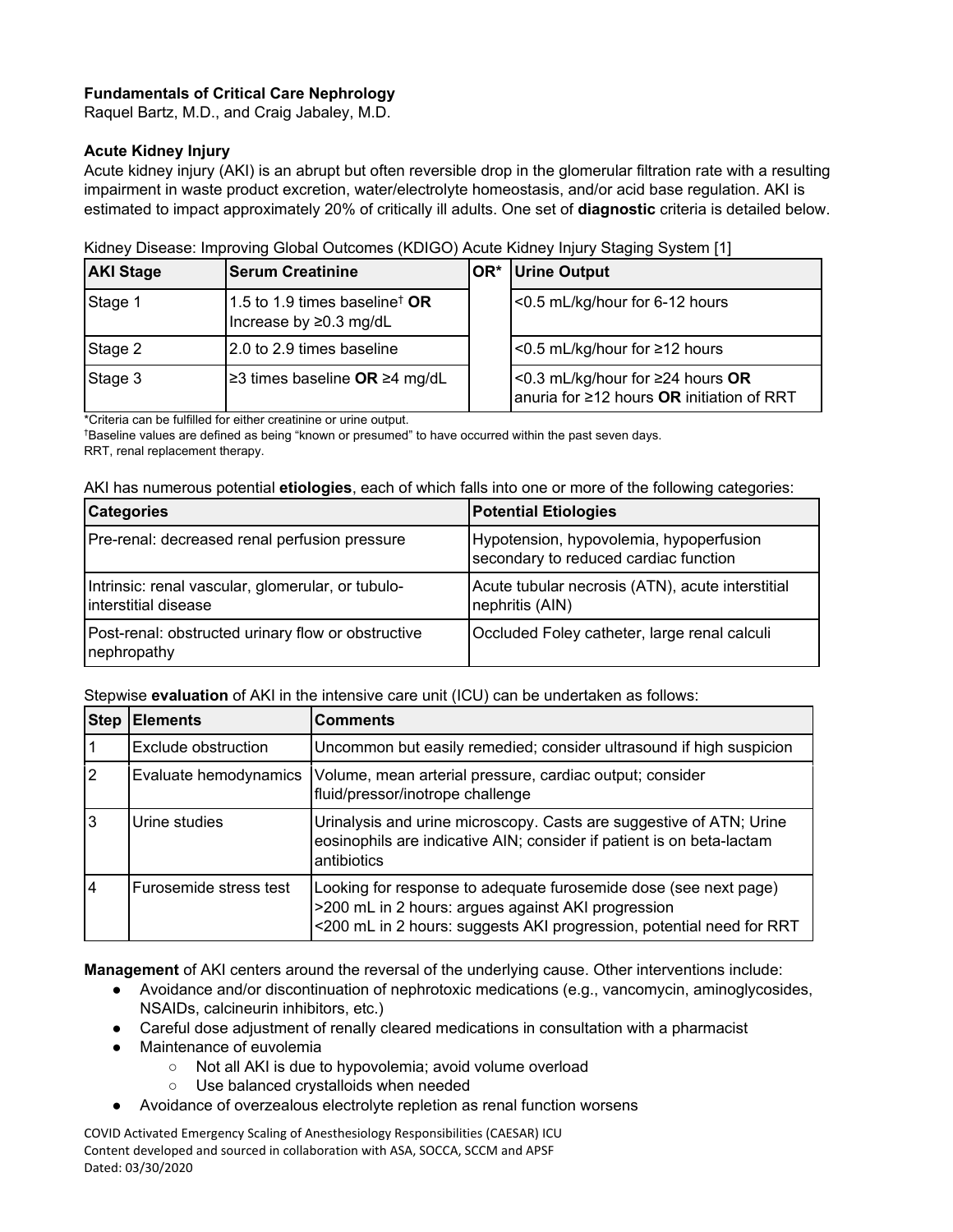- Maintenance of adequate MAP (>65 mm Hg) and consideration of higher targets in chronically hypertensive patients (~80 mm Hg)
- Consideration of RRT (see below)

# **Volume Overload and Diuretics**

- Volume overload is common in critically ill adults. Total body volume and weight typically increase for the first seven days after ICU admission due in large part to IV fluid and medication diluents
- Volume overload
	- o Impairs organ perfusion and slows recovery from critical illness
	- Increases intra-compartmental pressures and central venous pressure
	- Causes AKI
- Strategies for mitigation include
	- Avoidance of excessive IV fluids; use goal-directed volume replacement
	- Earlier utilization of vasopressors
	- Use of diuretics to address symptomatic volume overload and return to euvolemia
- Loop diuretics promote excretion of filtered sodium and induce natriuresis
	- Furosemide 40 mg IV, furosemide 80 mg PO, bumetanide 1 mg, and torsemide 15 mg are roughly equivalent
	- In healthy adults without renal failure, furosemide 40 mg IV is maximally effective
		- In adults with AKI, a starting dose of 80 mg IV should be considered; a dose of 200 mg IV is considered maximally effective
- Thiazide diuretics, such as metolazone and chlorothiazide, are used in critical care settings in conjunction with loop diuretics for patients who prove refractory to loop agents alone. Their time to peak effect is 4-6 hours, and they should be given well before loop agents.

### **Hyperkalemia**

- Check EKG: peaked T waves require decreasing total body potassium ASAP
- Initial management: shift potassium into cells and stabilize membranes with calcium gluconate or calcium chloride 1 gram IV; sodium bicarbonate 150 mEq IV, especially if metabolic acidosis is present; albuterol 10-20 mg in 4 mL saline nebulizer; insulin 10 U IV and glucose
- Remove potassium: furosemide 20 mg IV if urinating; kayexalate 30-60 grams PO; patiromer 8.4-25.2 g PO daily; dialysis, especially if patient is obtunded and cannot tolerate enteral intake
- Determine underlying cause: for example, AKI and drugs (e.g., spironolactone, Bactrim, rarely heparin)

# **Indications for Urgent or Emergent Renal Replacement Therapy**

- Metabolic or electrolyte imbalances not amenable to medical therapy
	- Examples: Severe metabolic acidosis, refractory hyperkalemia
- Severe fluid overload leading to end-organ impairment
	- Examples: Pulmonary edema with respiratory failure, congestive heart failure
- Symptomatic uremia evidenced by bleeding, pericarditis, encephalopathy, etc.

# **AKI and Other Renal Considerations in Patients with COVID-19**

- Early data from critically ill adults with COVID-19 in the US suggests an AKI incidence of approximately 20% [2] with ATN being the most common cause
- The dosing of remdesivir in AKI is unclear, and patients with a creatinine clearance <30 mL/min are excluded from most trials. Lopinavir/ritonavir and hydroxychloroquine do not require dose adjustment
- A conservative fluid management strategy has been recommended [3]
	- Watch "ins and outs" closely; place a Foley catheter
	- Not all AKI is due to hypovolemia; fluid overload will slow recovery
		- Employ empiric assessments of volume status: passive leg raise, point-of-care echocardiography, etc.
	- Record dry weight and consider diuresis to dry weight
		- Correct electrolyte derangements, especially with diuresis, to avoid arrhythmia